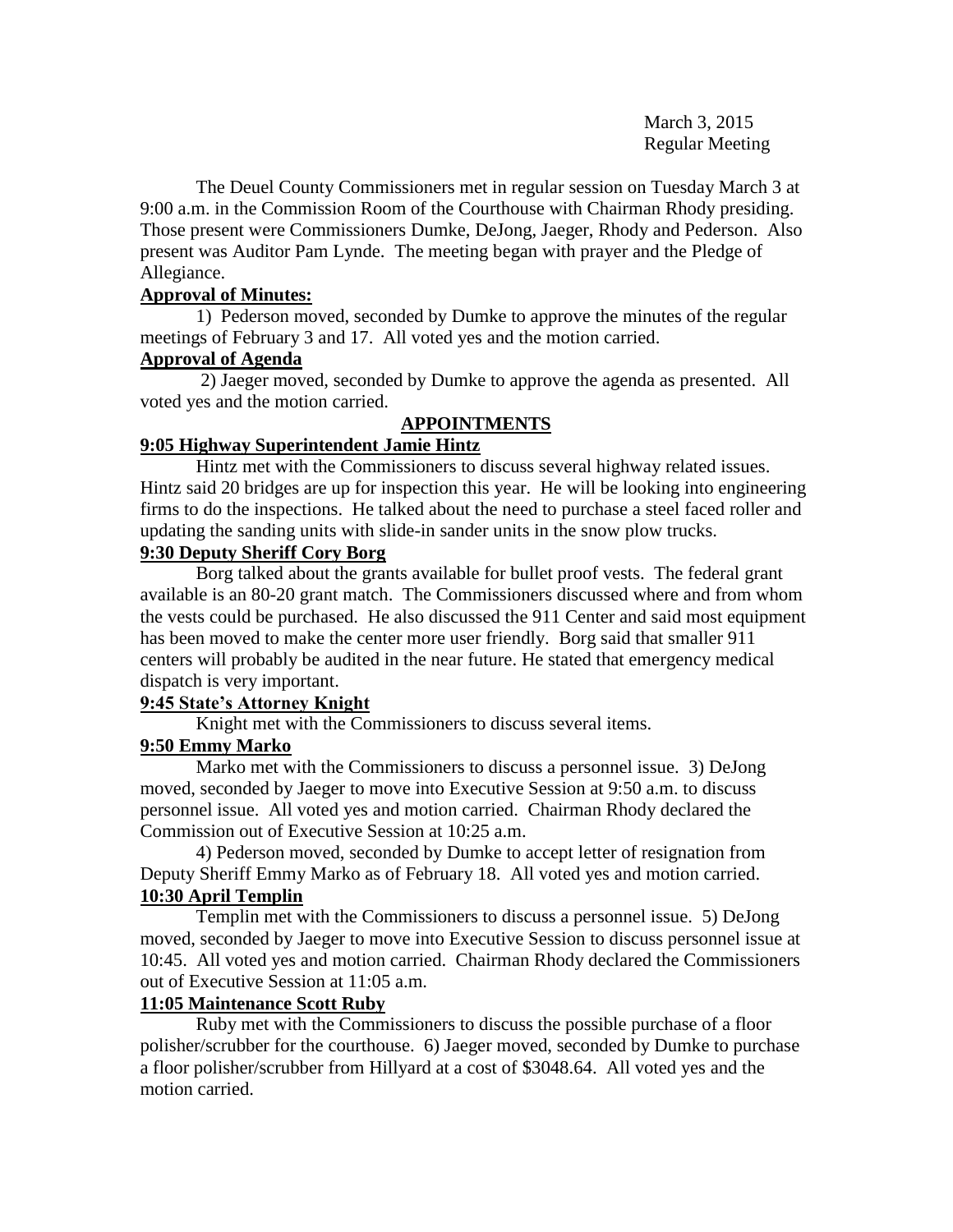## **11:15 2014 Annual Financial Report**

The 2014 Annual Financial Report was presented by Auditor Lynde. 7) Dumke moved, seconded by DeJong to approve the unaudited 2014 Annual Financial Report of Governmental Funds-Modified Basis and publish. All voted yes and the motion carried. **11:30 Todd Kayes-First District Assoc. Local Governments-rescheduled to March 17 meeting**

# **NEW BUSINESS**

## **Approve Cash Balance Sheet**

8) Pederson moved, seconded by Dumke to approve the cash balance sheet for the month of February. All voted yes and the motion carried.

# **DEUEL COUNTY AUDITOR'S ACCOUNT WITH TREASURER**

| <b>END OF MONTH CASH BALANCE</b>                                   | February-15      |
|--------------------------------------------------------------------|------------------|
| <b>CASH TOTAL</b>                                                  | \$<br>1,671.42   |
| <b>CHECKS TOTAL</b>                                                | \$<br>12,414.05  |
| <b>CASH ITEM</b>                                                   | \$               |
| <b>CASH CHANGE SHERIFF</b>                                         | \$<br>50.00      |
| TOTAL CASH ASSETS ON HAND                                          | \$<br>14,143.47  |
| <b>CHECKING ACCOUNT BALANCE</b>                                    | \$<br>178,197.58 |
| MM DNB NATIONAL BANK                                               | \$<br>4,050.55   |
| PREMIUM MM FIRST BANK & TRUST OF TORONTO                           | \$3,538,759.18   |
| PREMIUM SAVINGS WELLS FARGO                                        | \$               |
| CD'S<br>\$250,000<br><b>DNB</b><br><b>FIRST BANK &amp; TRUST</b>   | \$250,000.00     |
| <b>REVOLVING LOAN</b>                                              | \$<br>80,505.16  |
| <b>GRAND TOTAL CASH ASSETS</b><br><b>GL CASH BALANCE BY FUNDS:</b> | \$4,065,657.94   |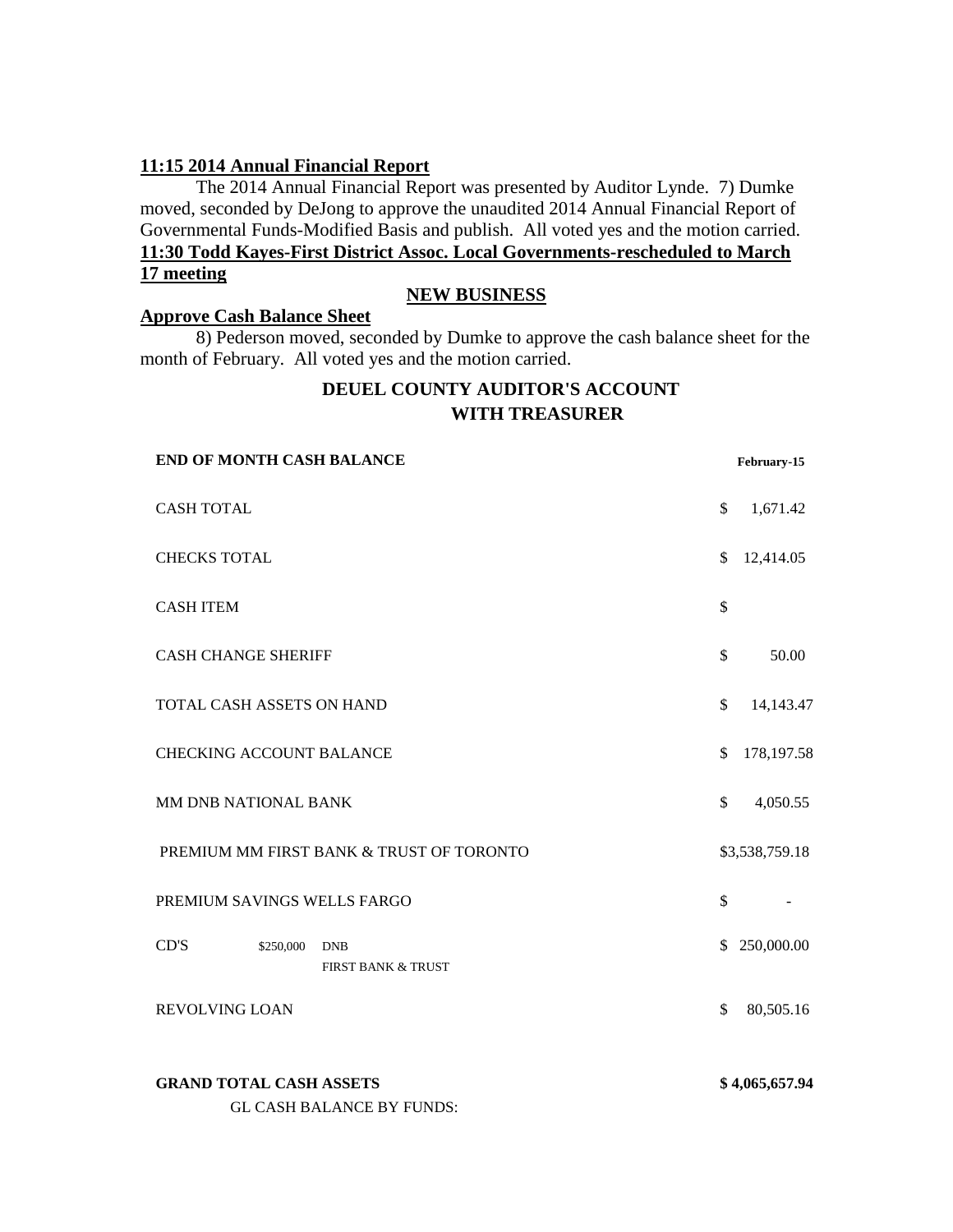| <b>GENERAL</b>                  |                         |  |             | \$1,174,610.14 |
|---------------------------------|-------------------------|--|-------------|----------------|
| <b>SP REVENUE FUNDS</b>         |                         |  |             | \$2,519,663.76 |
| <b>TRUST &amp; AGENCY FUNDS</b> |                         |  |             | \$371.384.04   |
| townships                       | \$49,174.75 Cities      |  | \$23,258.42 |                |
| schools                         | \$182,830.31 rural fire |  | \$3,063.67  |                |

#### **TOTAL GENERAL LEDGER CASH \$ 4,065,657.94**

#### **Plat**

 9) Jaeger moved, seconded by Pederson to approve Plat of Lot 1 Rymerson Farm Addition in the SE1/4 of 29-113-49 and Resolution #15-04. All voted yes and the motion carried.

# **COUNTY COMMISSIONERS Resolution 15-04**

I hereby certify that the plat of LOT 1, RYMERSON FARM ADDITION IN THE SE1/4 OF SECTION 29, TOWNSHIP 113 NORTH, RANGE 49 WEST OF THE 5<sup>TH</sup> P.M., DEUEL COUNTY, SOUTH DAKOTA, was duly submitted to the Deuel County Board of County Commissioners, and that after due consideration the Board approved said plat at its meeting held on the 3rd day of March, 2015.

ATTEST:

Chairman, Board of Commissioners Deuel County, South Dakota

### **Abatement Application, Travel, Personnel**

An application for abatement of taxes was presented on behalf of James Norlander reason being the elderly assessment/disabled freeze deadline was missed for the 2013 payable 2014 and 2014 payable 2015 taxes on Lot 8 Blk 8  $2<sup>nd</sup> RR$  Add. Town of Gary, Deuel County SD. 10) Jaeger moved, seconded by DeJong to approve and abate the following amount of taxes on the above described property that being parcel #4544. All voted yes and the motion carried. 2014-abate \$213.10; 2015 abate \$312.48 (all entities)

 11) DeJong moved, seconded by Pederson to approve and pay travel expense for officials to attend Sioux Valley Commission Meeting March 16 at Bryant and Highway Superintendent to attend the Asphalt Conference in Pierre March 25-26. All voted yes and the motion carried.

 12) DeJong moved, seconded by Dumke to increase salary of Casey Severson \$520 yr. for drainage officer duties. All voted yes and the motion carried.

## **APPROVAL OF WARRANTS**:

 Discussion was held on the following bills submitted for payment: Gall's \$110.50- Holster Sheriff's Dept.; Best Western Ramkota \$425.00 Weed Conference Rapid City

16) Dumke moved, seconded by Rhody to approve all warrants as presented and those paid early to avoid service charge, except Best Western Ramkota \$425.00, Gall's \$110.50 Holster. All voted yes and the motion carried.

 A&B Business Solutions 287.01 Repairs & Supplies, A-Ox Welding Supply 147.68 Repairs, SD Achieve 120.00 Client Support, SD PMB 120.00 Prof Svc, Bjerke Sanitation 193.00 Utilities, Borns Group 267.63 Mailing, Brookings Deuel Rural Water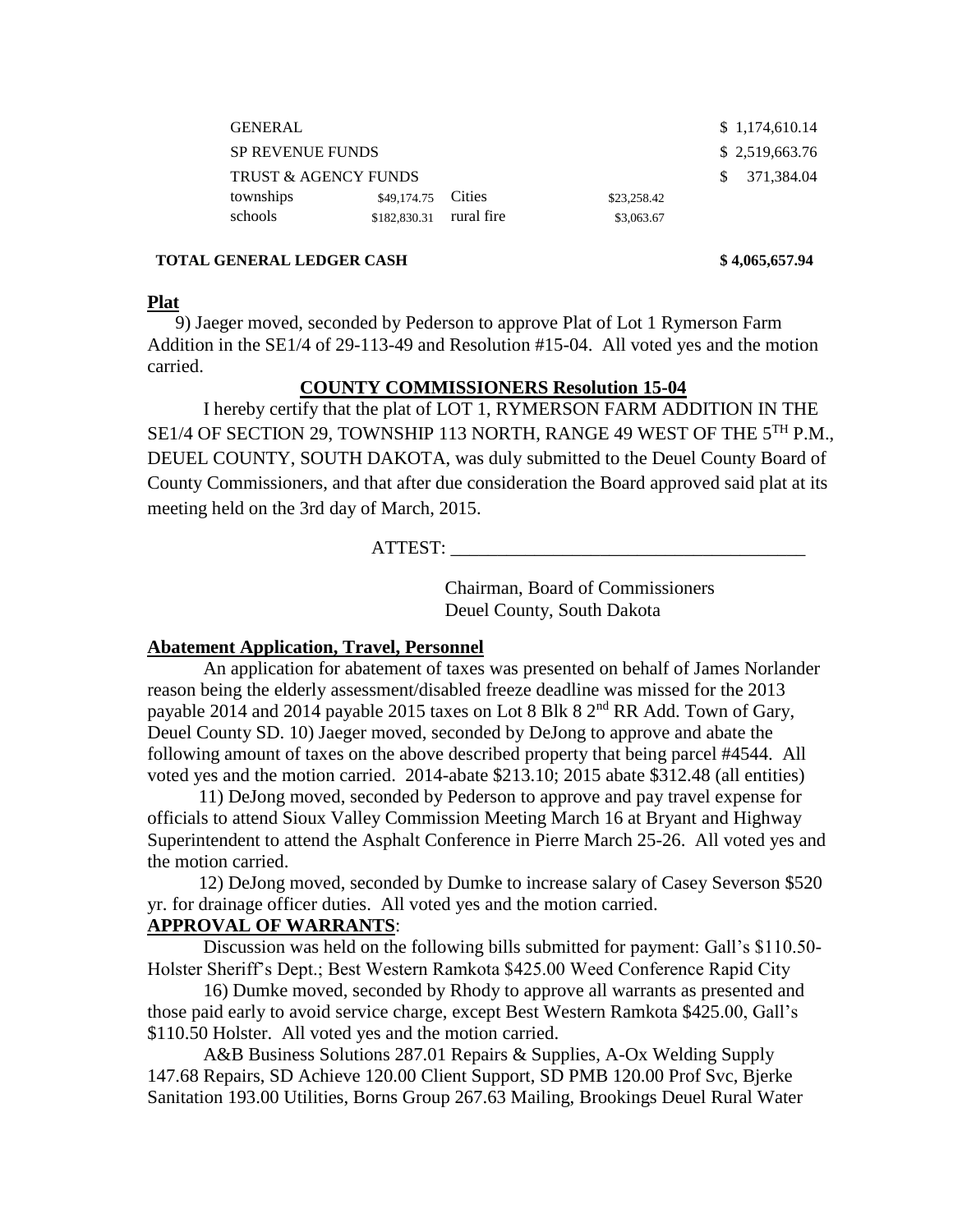54.30 Utilities, Cartney Bearing & Supply 57.76 Repairs, Credit Collections Bureau 44.88 Fees, CL Building Center 25.98 Supplies, Clear Lake Courier 388.21 Supplies/Publication, Claritus 60.96 Supplies, Codington County Auditor 150.00 Prisoner Care, Consolidated Ready Mix 6698.34 Gravel, Cowboy Country Stores 7.48 Fuel, Deuel County Cenex 9336.95 Repair/Supplies/Utilities, Deuel County Motor Supply 1137.60 Repairs/Supplies, Deuel Area Development 3750.00 2nd Qtr. Support, Don's Body Shop 230.00 Repairs, Dust-Tex Service 124.46 Mat Rental, Election Systems & Software 3966.00 Prof Svc, Farm & Home Publishers, Ltd 649.00 Plat Books, Galls 139.95 Supplies, GIS Workshop 674.00 Software Support, Green, Roby, Oviatt, Cummings 261.00 CAA Fees, H-D Electric Coop 465.80 Utilities, Hedahls Inc. 63.52 Repairs/Supplies, Hillyard 91.80 Supplies, Holy Name Boy Scouts Troop 209 390.00 Supplies, ICAP 1461.00 Comm Svc Support, ITC 2749.08 Phone/Internet, ITC 164.62 Phone/Internet Hwy, Johnson Controls 1003.28 Supplies, Johnson Feed 4348.18 Supplies-Road Salt, Dana S Kucker 25.00 Witness Fee, Mac's Inc. 120.05 Repairs/Supplies, Maynard's 175.97 Supplies, Menards 71.05 Repairs/Supplies, Microfilm Imaging 13.44 Scan Equip Rental, Milbank Communications 278.71 Repairs Update Radios, Mid-States Organized Crime 100.00 2015 Membership Dues, National 4H Council 119.95 Supplies, National Sheriffs' Association 56.00 2015 Dues, Northwestern Energy 2286.81 Utilities, Office Peeps 2430.59 Supplies, Ottertail Power 111.34 Utilities, Prairie Lakes Healthcare 340.00 Blood Alcohol, Running's Supply 281.76 Supplies/Repairs, Sanford Health Plan 35.00 Flex Fees, Sanford Clinic 2585.00 Co Health Nurse, Kevin M. Scotting 800.00 Wiring Sheriff Vehicle, SD DOT 1376.44 Fuel, SD Federal Property 201.75 Repairs/Supplies, SDAAO 110.00 2015 Dues, SD Assn Co Hwy Superintendents 80.00 Conference, SDSU Extension 8890.00 4-H Advisor Support 2015, Sioux Falls Two Way 73.96 Supplies, Share Corporation 254.41 Supplies, Swenson Ford Sales 41.70 Repairs, Ultra-Connecting Point 1685.00 Computer Hwy., Watertown Ford Chrysler 279.32 Repairs, Wheelco Truck & Trailer 719.57 Repairs/Supplies, Amy Tvedt 31.25 Web Page, City of Clear Lake 201.15 Water/Sewer, Northwestern Energy 262.95 Utility, Verizon 249.48 Cell Phones Sheriff, SDACC 500.00 Registration Fee Comm. Workshop, DC Treasurer 3372.74 Tax Acct., DC Treasurer 3344.11 Tax Acct., DNB National Bank 12.80 Payroll Process Fee, Postmaster 2000.00 Postage for Machine, Century Link 412.02 911 Trunk Lines, Sanford Health 50.00 Flex Run, Lora Sisk 354.08 Refund, Garrett Larson 30.50 Refund, AT&T 156.00 EM Cell, Lake Cochrane Sanitary Dist. 516.00 Sewer Assessment, Schools 90527.25 Taxes, Townships 6666.74 Taxes, Cities 10902.64 Taxes, EDWDD 333.59 Taxes, Rural Fire Dist. 1491.02 Taxes, Target 105.99 Supplies, Thomas Seitz 5.20 Refund, Rollin Siegfried 112.18 Refund, Paul Hansen 92.72 Refund, Treasurer 6174.70 Tax Acct., City of Clear Lake 30.00 Water/Sewer, Bruce Sorenson 41.60 Refund, SD Dept. of Revenue 97438.08 Funds Due to State, SDACO 168.00 M&P Funds to State, SD Dept. of Revenue 148.32 Excise Tax, DC Treasurer 83866.68 Tax Acct., Sanford Health 174.75 Flex Run, Payroll: Commissioners 7863.85, Elections 130.46, Auditor's Office 10833.25, Treasurer's Office 7064.56, State's Attorney's Office 7139.69, General Gov't Building 4757.13, Director of Equalization Office 7126.54, Register of Deeds Office 4102.73, Veteran Services Officer 987.69, Sheriff's Office 18835.67, County Assistance 399.40, 4-H Service Center 237.44, Extension Office 2127.52, Weed & Pest 1490.05, Planning & Zoning 1183.87, Road & Bridge 55228.57, 911 Fund 13324.02, Emergency Management 1563.28.